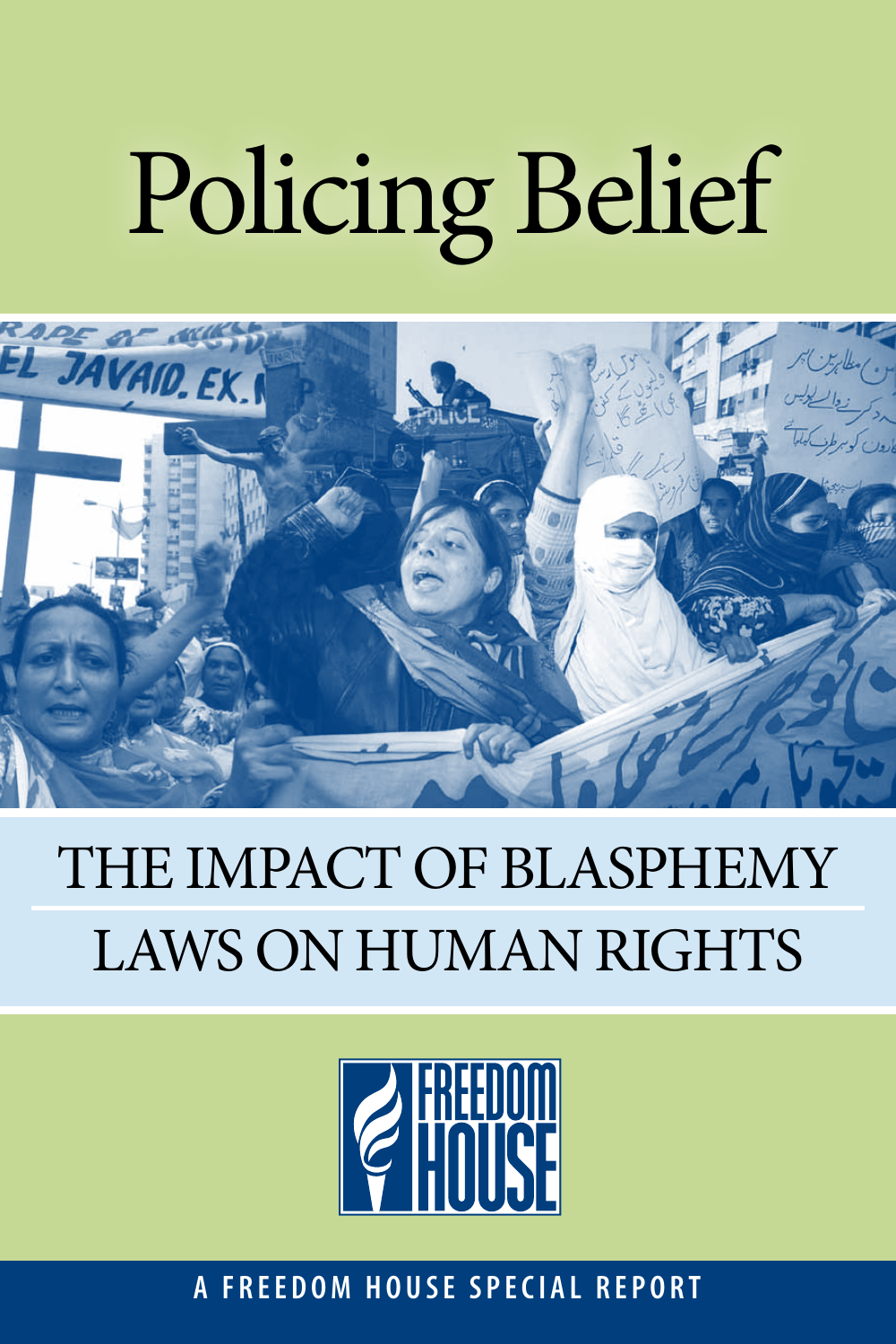## Poland

#### Introduction

Though freedom of expression is guaranteed in Poland's constitution and for the most part upheld by the government, there are some legal restrictions on this fundamental right. In addition to laws prohibiting libel and defamation of government figures, the constraints include Article 196 of Penal Code, which bans offenses toward religious feelings or sentiment. There have been several investigations and charges under Article 196 in recent years. While they remain fairly infrequent, most have been initiated by members of conservative, Catholic-oriented political parties or groups, and have targeted writers, musicians, and other artists.

Poland's population is fairly homogeneous with respect to religion, as Roman Catholics account for 94 percent of the country's 38 million people. The remaining 6 percent consists largely of smaller Christian groups, including Orthodox Christians, Greek Catholics, various Protestant denominations, Jehovah's Witnesses, and Mariavites. Jewish organizations estimate the Jewish population to be 30,000 to 40,000, and Muslim organizations estimate the Muslim population to be 25,000.<sup>1</sup>

#### Background

Poland's 20th-century history, including the roughly four decades of communist rule following World War II, has had a significant impact on the state of freedom of expression and the position of the Catholic Church in the country today. Poland was restored as an independent state after World War I, having been partitioned by neighboring monarchies at the end of the 18th century.<sup>2</sup> However, the country faced partition again in 1939, when Nazi Germany and the Soviet Union occupied western and eastern Poland, respectively. During World War II,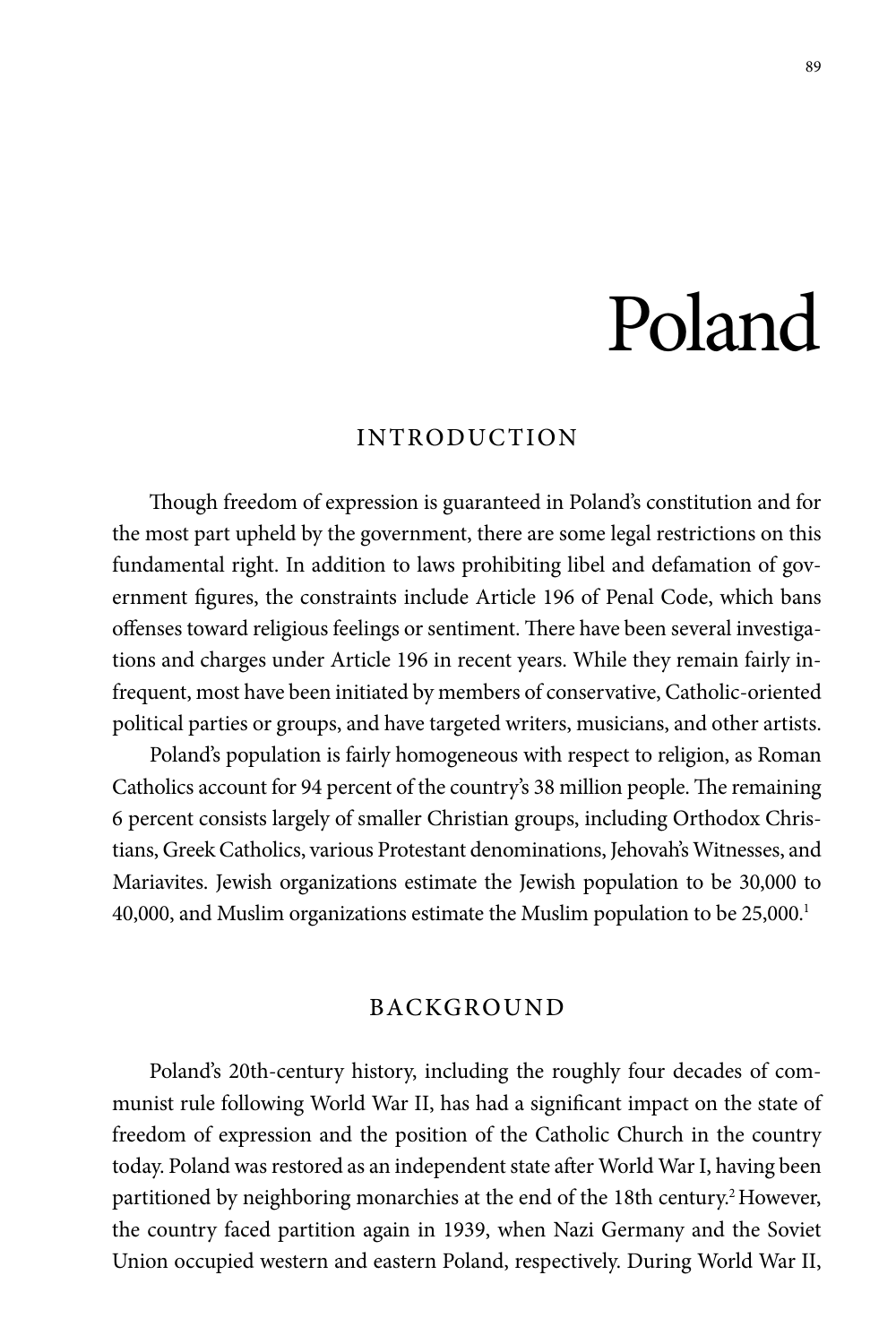millions of Polish Jews were systematically killed by Nazi forces,<sup>3</sup> and both the Germans and the Soviets executed tens of thousands of Poles who represented the country's political, military, religious, and intellectual elite. Millions of others were uprooted, sent to labor camps, or killed in the course of the war and occupations.4 By the end of the conflict, Poland's borders and population had been radically altered, leaving it with little of its previous ethnic and religious diversity.

Poland's formal independence was restored, albeit under Soviet occupation, in 1945, and communist factions took power in Soviet-administered elections in 1947.<sup>5</sup> For the next four decades, the country was governed by the Polish United Workers' Party, which tightly restricted freedom of expression and other fundamental rights. The democracy movement that eventually ended communist rule in 1989 was led by the Solidarity labor organization, but the Catholic Church also played a prominent role.

Though Catholicism is not the state religion of Poland, it has enjoyed such a status at various times in the country's history, and represented an important component of Polish national identity during periods of foreign domination.6 Today, the state's relations with the Church are determined by a treaty with the Vatican, as laid out under Article 25 of the constitution.<sup>7</sup> Article 25 also guarantees that other religious groups will have equal rights, and states that relations between such groups and the government are to be determined by separate legislation.<sup>8</sup> There are now some 15 religious groups whose status has been defined and clarified by law, but the rights of dozens of other groups are also upheld.<sup>9</sup> The U.S. State Department reports that religious groups are not subject to limitations or government interference in the selection and appointment of their personnel, in the maintenance of their places of worship, or in their ability to worship.10 Article 25 specifically requires Polish authorities to be "impartial in matters of personal conviction, whether religious or philosophical, or in relation to outlooks on life."11

Despite these legal provisions, Catholic clergy and activists wield significant social and political influence in Poland, and the blasphemy cases brought under Article 196 of the Penal Code afford them an important means of asserting their power in the public sphere.

#### Bl asphemy Law

Poland's blasphemy law, Article 196 of the Penal Code, states that "anyone found guilty of offending religious feelings through public calumny of an object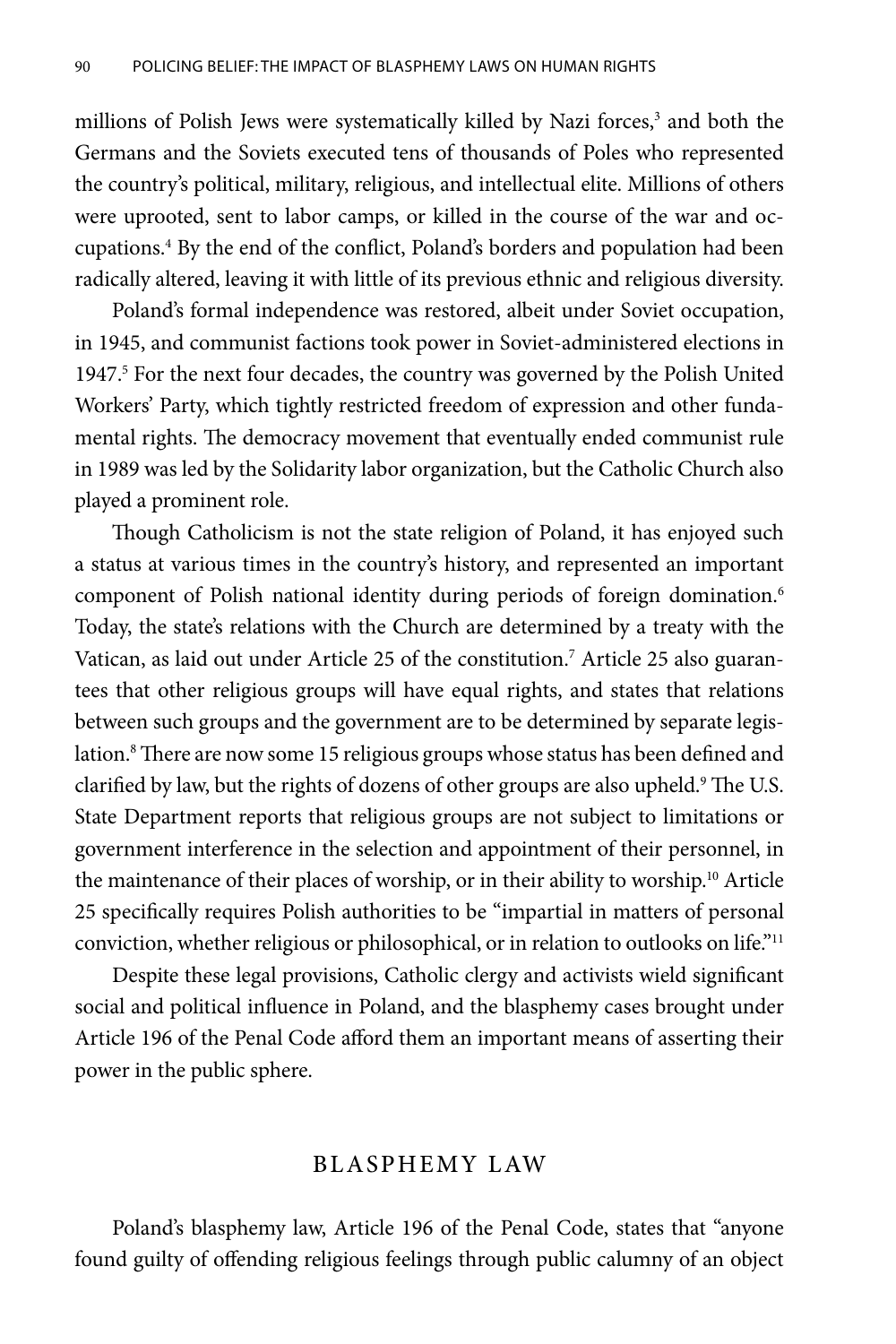or place of worship is liable to a fine, restriction of liberty or a maximum twoyear prison sentence."12 Because of the focus on objects or places of worship, as opposed to religious ideas, personages, or divinities, many Article 196 cases have involved the use of religious symbols in different forms of art. However, the effect of the law isthe same asthat of other blasphemy laws, in that it places undue limits on freedom of expression and encourages self-censorship.

The League of Polish Families (LPR), a small right-wing and Catholic-themed political party that lost its parliamentary representation in the last elections in 2007, has initiated a number of high-profile cases or investigations under Article 196. For example, in 2004, the LPR accused Norwegian artist Børre Larsen of blasphemy and offending religious feelings in a piece that was displayed in Warsaw's Zacheta gallery.<sup>13</sup> The sculpture reportedly consisted of two miniature statuettes of Jesus, one with his hands signaling impotence, placed next to a broken statuette of the Virgin Mary. Sylwester Chruszcz, then deputy president of the LPR, was quoted as saying, "It is unacceptable that part of our faith, a tradition, should be made a mockery of." He reportedly threatened to file a lawsuit against the gallery's directors under Article 196 unless the statuettes were removed from the exhibition.14

#### **Incompatibility with International Law**

Poland's religious insult law conflicts with international standards on freedom of expression, in large part because its vague wording does not identify the legal threshold for "offending religious feelings." As one member of the Council of Europe's Venice Commission remarked, "The religious feelings of the different members of one specific Church or confession are very diverse. The question is: whose level of religious sensibility should we treat as the average level—the sensibility of a group of fundamentalist or tolerant members?" The decision to investigate an an alleged offense under Article 196 of the Penal Code is at the discretion of the prosecutor. Though there must be at least two "victims," there is no requirement for individuals to submit complaints.15 In practice, the law appears to be applied mostly at the instigation of conservative Catholics. There are few cases overall, and they usually result in acquittals when pursued to the end, but the legal process involved is itself a deterrent that encourages individuals, notably artists, to engage in self-censorship.

Poland is a party to several regional and international human rights treaties, including the International Covenant on Civil and Political Rights (ICCPR), the European Convention on Human Rights, the International Convention on the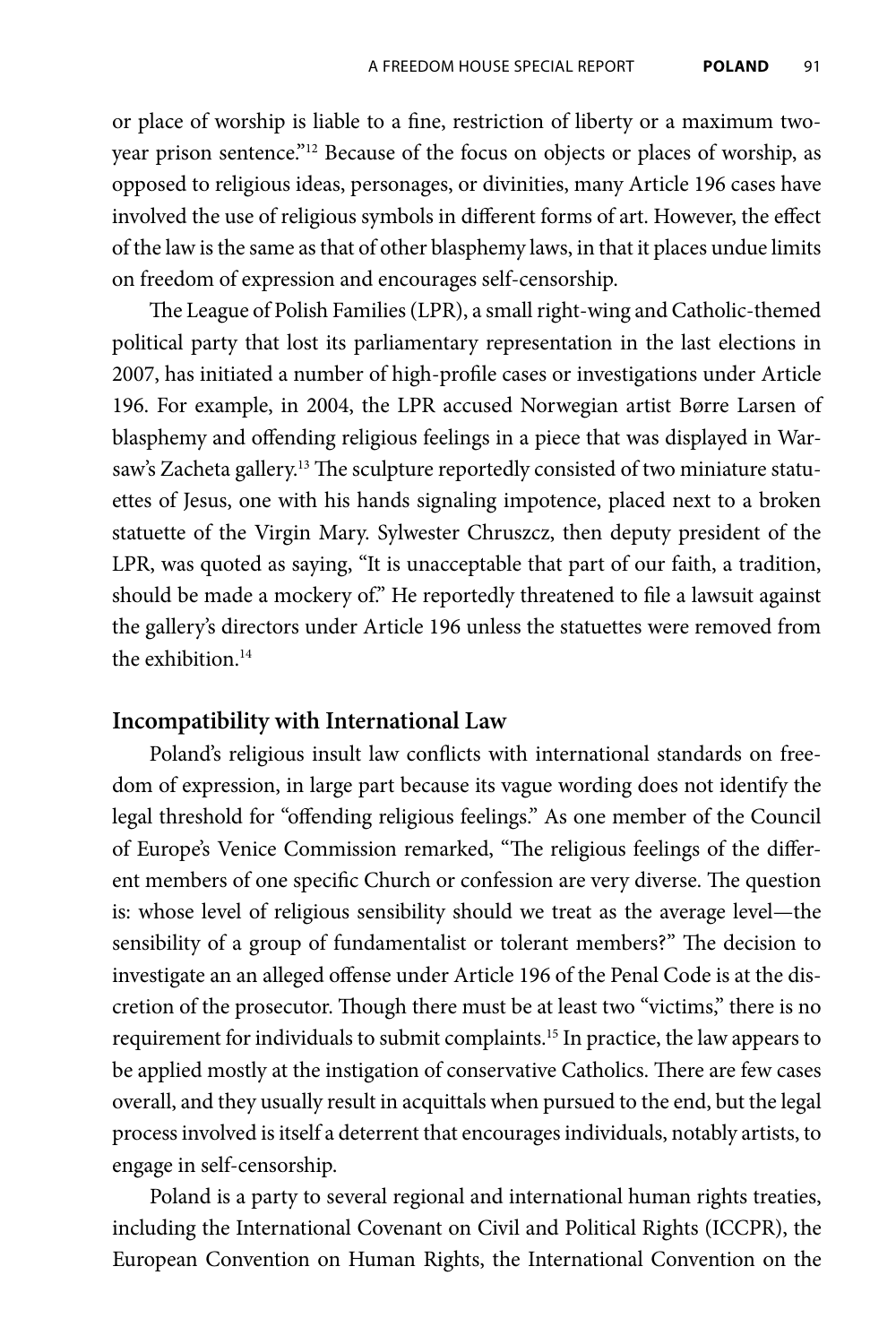Elimination of All Forms of Racial Discrimination (ICERD), and the Convention on the Elimination of All Forms of Discrimination Against Women (CEDAW). These agreements, in addition to Poland's own constitution, oblige the country to uphold and protect freedom of expression and opinion.

#### IMPACT ON THE ENJOYMENT OF HUMAN RIGHTS

The application of Poland's blasphemy law, including the threat of enforcement posed by prosecutorial investigations, does appearto affect individuals' ability to enjoy freedom of expression. In addition, while the law does not single out any religion for protection, it is in practice invoked only to investigate or prosecute perceived insults against Christian religious symbols. However, Article 196 does not seem to affect enjoyment of human rights in any other way.

#### **Freedom of Expression**

Over the past decade, there have been several notable cases of alleged religious insult in Poland. Though not all of these investigations result in prosecutions under Article 196, they have negatively affected freedom of expression, as individuals—particularly artists, writers, curators, publishers, and others working in creative fields—are forced to engage in self-censorship to avoid legal entanglements.

An early case launched just a few years after the end of communist rule involved a cover image printed by the Polish weekly magazine *Wprost* that depicted the Virgin Mary and Jesus Christ wearing gas masks.<sup>16</sup> Prosecutors initiated an investigation in August 1994, reportedly consulting experts to determine whether the image was offensive to religious feelings.17 The investigation was dropped in October of that year.<sup>18</sup>

One of the more prominent prosecutions under Article 196 was that of Polish artist Dorota Nieznalska in 2002. She was charged with blasphemy for a piece of art entitled *Passion*, which she exhibited at a gallery in Gdansk. LPR leader Robert Strak and lawmaker Gertruda Szumska had filed complaints after seeing the work, part of which consisted of a photograph of male genitalia attached to a cross.19 In July 2003, Gdansk judge Tomasz Zielinski found Nieznalska guilty of offending religious sentiment and sentenced her to six months of community service and "restricted freedom."20 The prosecutor in the case had reportedly asked only for a fine, but Zielinski opted for a harsher sentence.<sup>21</sup> Nieznalska ex-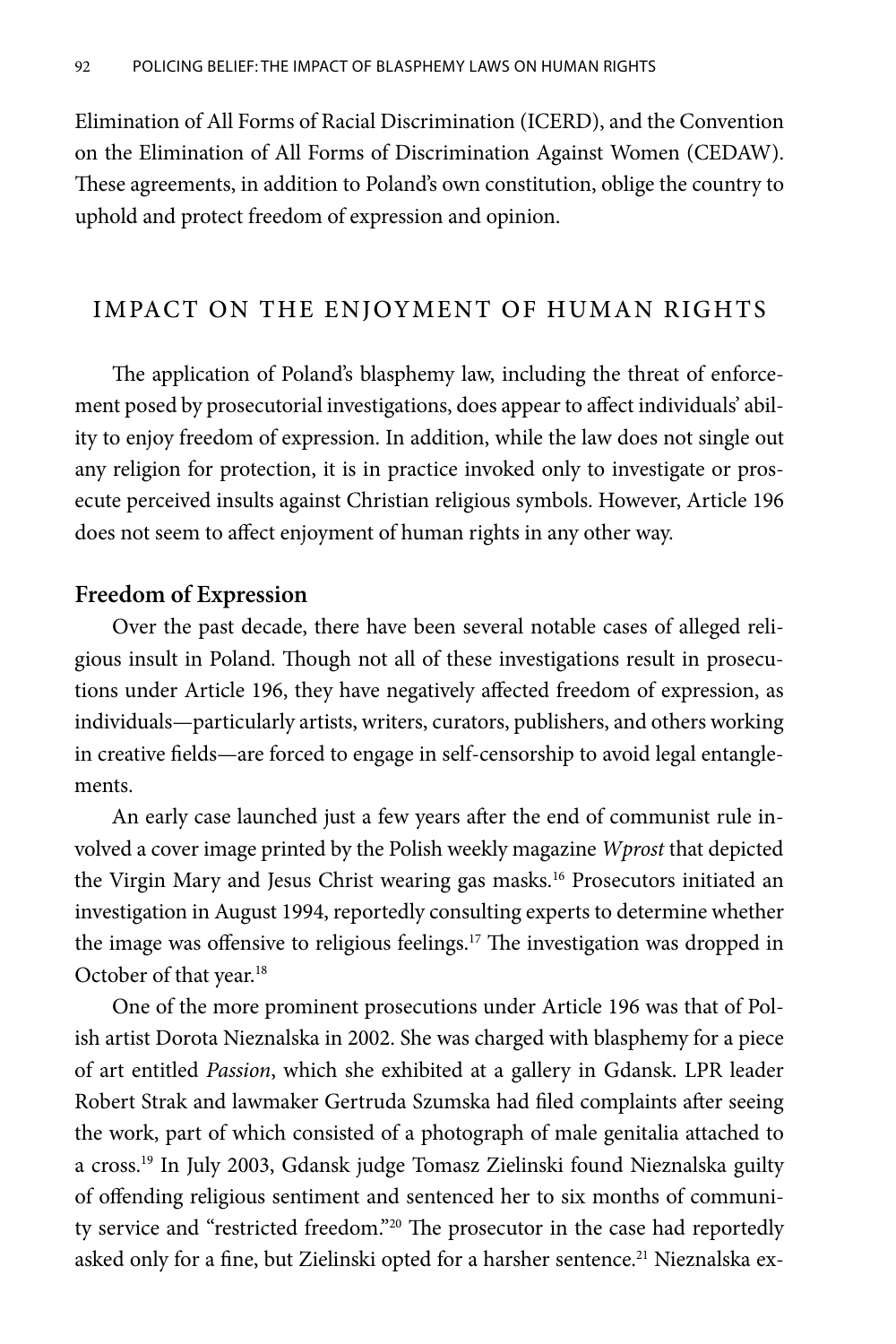pressed her surprise and dismay at the ruling, saying, "This is a shock for me, such a high sentence…. This court is completely unobjective as regards the work of artists."22 Some Poles, notably artists but also a member of parliament, were deeply concerned by the complaints, prosecution, and verdict. Several artists accused the LPR of "imposing an ideologized version of a religious state."23 Marek Borowski, then speaker of the Sejm, Poland's lower house of parliament, reportedly told Nieznalska that while he did not agree with her views, he would work to ensure that she was free to express them.<sup>24</sup> Nieznalska appealed her conviction, arguing in part that she had not intended to offend anyone with the piece, which was aimed at criticizing the excesses of male exercise and body-building. She was eventually acquitted in June 2009.<sup>25</sup>

In 2004, an investigation was launched into a possible violation of Article 196 by the Norwegian heavy metal band Gorgoroth. The probe focused on stage decorations at a concert in Krakow that included naked women tied to crosses and covered in blood.<sup>26</sup> The prosecutor's office eventually dropped the investigation in 2006, and no charges were pressed against the band members. However, the band's agent and organizer in Poland, Tomasz Dziubinski, was fined 10,000 zloty (US\$3,000) for his involvement in the incident, on the grounds that he knew the laws of Poland and should have prevented the concert from going ahead.<sup>27</sup> In addition, investigators reportedly consulted Catholic theologians in Krakow, who found the stage decorations to be offensive to the religious feelings of Christians.

A similar case in 2008 centered on Adam Darski, the lead singer for the heavy metal band Behemoth. His alleged offense was tearing and burning a Bible on stage during a concert in Gdynia in September 2007, and calling the Catholic religion the "most murderous cult on the planet."<sup>28</sup> A complaint was reportedly brought to the prosecutor's office by Ryszard Nowak, chairman of the Polish Committee for the Defense Against Sects, an organization devoted to upholding and defending Christian values.<sup>29</sup> During an investigation launched in February 2008, prosecutors consulted with experts from Jagiellonian University who argued that"each copy of the Bible may be the subject ofreligious worship," and that therefore a breach of Article 196 had occurred.<sup>30</sup> However, Polish law requires at least two complainants or "victims" of religious insult for legal proceedings to move forward, and because Nowak was the only complainant or victim to emerge, the investigation was dropped. The case was revived in January 2010, when four members of Law and Justice (PiS), a mainstream conservative party, filed a complaint against Darski for the 2007 incident.<sup>31</sup> In May 2010, the prosecutor's office reportedly requested an indictment, but according to the band, a court in Gdynia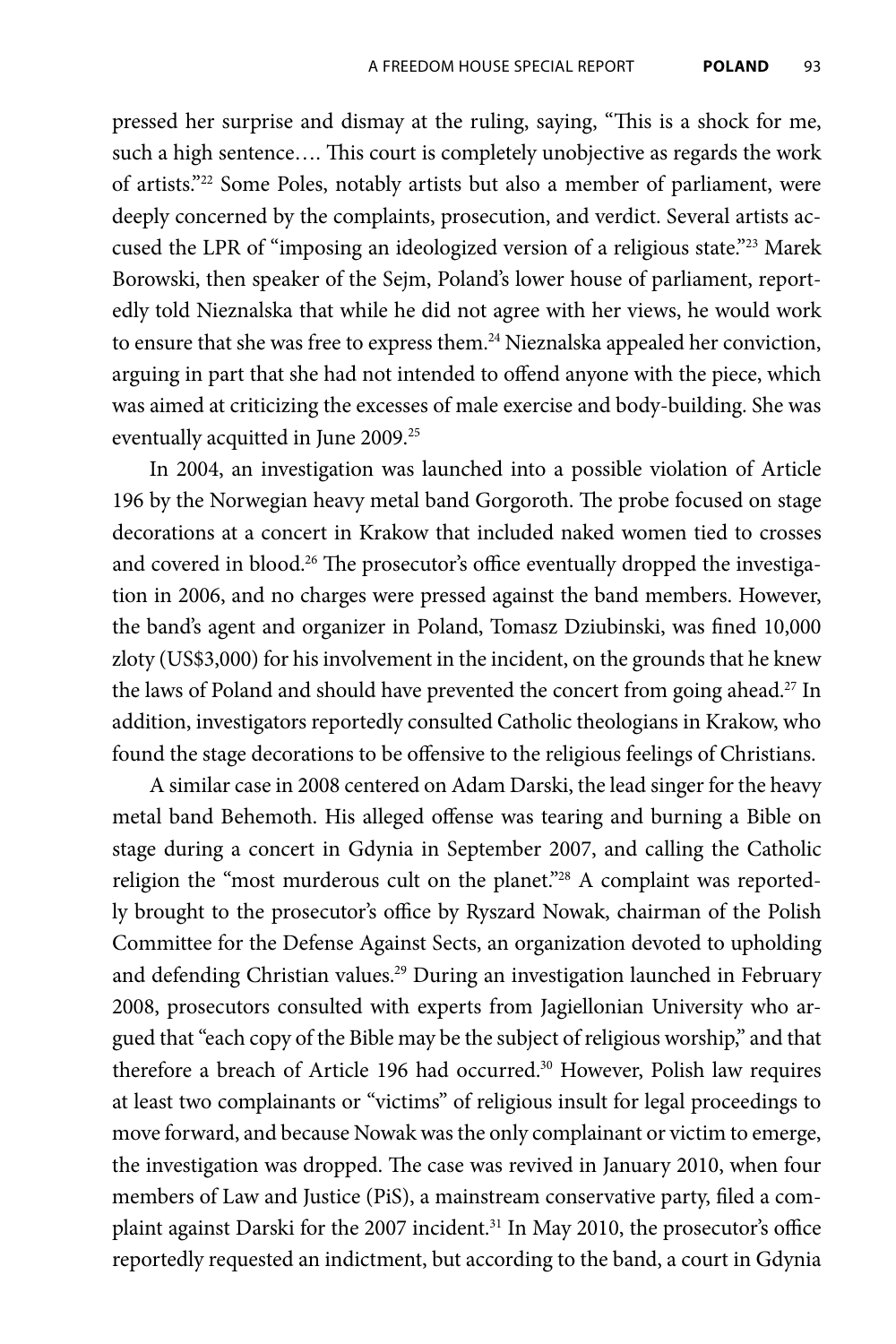dismissed the case on June 28, finding that Darski's actions did not constitute a crime under Article 196.32

In an ongoing case, Polish pop star Dorota Rabczewska, known as Doda, was charged in April 2010 with violating Article 196 by stating in a 2009 interview that she believed more in dinosaurs than in the Bible because "it is hard to believe in something written by people who drank too much wine and smoked herbal cigarettes."<sup>33</sup>The complaints in the case were reportedly submitted by Catholic groups. Nowak was quoted in the press as saying, "I believe that she committed a crime and offended the religious feelings of both Christians and Jews."34 In August 2009 the prosecutor's office of Warsaw had refused to launch an investigation, arguing that the singer's statements did not constitute an offense against religious feelings. However, under pressure from conservative groups, prosecutors spoke with secular and religious linguistic experts before submitting the indictment in 2010.<sup>35</sup>

#### Conclusion

Despite their relative rarity and tendency to end in acquittal, blasphemy prosecutions under Article 196 of the Penal Code represent undue restrictions on freedom of expression. The threat of lengthy legal cases and potential criminal penalties inevitably encourages artists, writers, publishers, and others to censor themselves. Moreover, the complaint mechanism and prosecutors' practice of consulting theologians and other experts to determine the boundaries of the vaguely worded law effectively imposes the subjective views of a few on the rest of society. Nevertheless, the application of Article 196 does not appear to result in a broad range of human rights violations, meaning the effects of Poland's blasphemy law are limited compared with other countries examined in this study.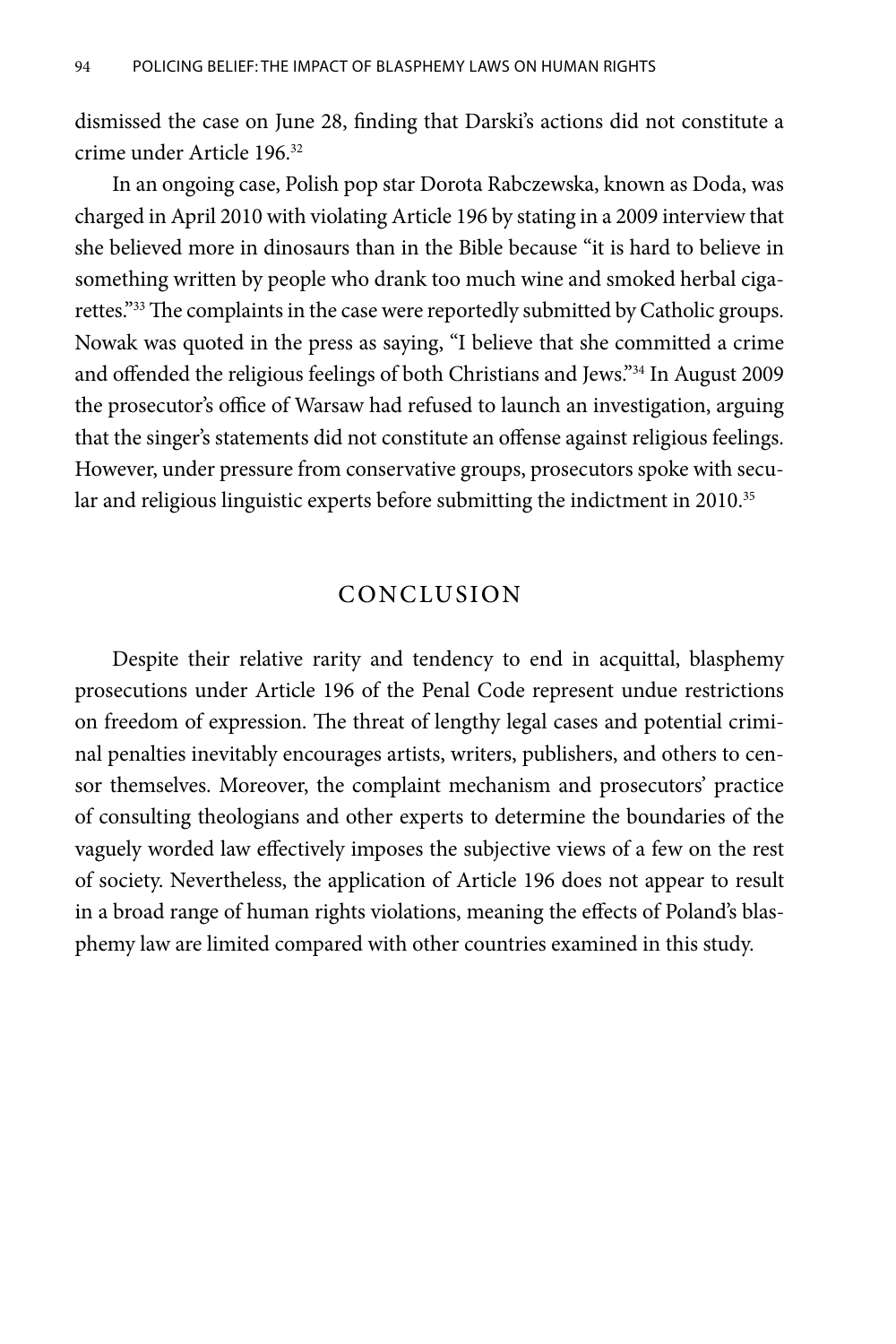Charged under Blasphemy Law,"

- <sup>130</sup> M. Younus Shaikh, "Blasphemy—My Journey through Hell," Mukto-Mona, no date, http:// www.mukto-mona.com/Articles/Younus\_Sheikh/blasphemy.htm.
- 131 Shea, "Testimony of Nina Shea."
- <sup>132</sup> European Court of Human Rights, *Soering v. UK*, App No. 14038/88, July 7, 1989, http://www. echr.coe.int/echr/en/hudoc/.

#### POLAND

- <sup>1</sup> Bureau of Democracy, Human Rights, and Labor, "Poland," in *International Religious Freedom Report 2009* (Washington, DC: U.S. Department of State, October 2009), http://www.state.gov/g/drl/rls/irf/2009/127330.htm.
- <sup>2</sup> U.S. Department of State, "Background Note: Poland," June 30, 2010, http://www.state.gov/r/ pa/ei/bgn/2875.htm.
- <sup>3</sup> U.S. Holocaust Memorial Museum, "Poles: Victims of the Nazi Era," http://www.ushmm.org/ education/resource/poles/poles.php?menu=/export/home/www/doc\_root/education/ foreducators/include/menu.txt&bgcolor=CD9544.
- <sup>4</sup> U.S. Department of State, "Background Note: Poland."

<sup>5</sup> Ibid.

- <sup>6</sup> Article 114 of the 1921 constitution declared that Catholicism was the chief religion of the state. See Daniel H. Cole, "Poland's 1997 Constitution in its Historical Context," *Saint Louis-Warsaw Transatlantic Law Journal* (1998): 6, available at http://indylaw.indiana.edu/ instructors/cole/web%20page/polconst.pdf.
- <sup>7</sup> Article 25.1 and Article 25, Constitution of Poland (1997), http://www.sejm.gov.pl/prawo/ konst/angielski/kon1.htm.
- <sup>8</sup> Ibid., Article 25.5.
- <sup>9</sup> Bureau of Democracy, Human Rights, and Labor, "Poland," *International Religious Freedom Report 2009*.

- <sup>11</sup> Article 25.2, Constitution of Poland.
- <sup>12</sup> European Commission for Democracy Through Law (Venice Commission), A*nnexe II: Analysis of the Domestic Law Concerning Blasphemy, Religious Insult and Inciting Religious Hatred in Albania, Austria, Belgium, Denmark, France, Greece, Ireland, the Netherlands,*  Poland, Romania, Turkey, United Kingdom, on the Basis of Replies to a Questionnaire (Strasbourg: Council of Europe, 2008), 72, available at http://www.venice.coe.int/docs/2008/ CDL-AD%282008%29026add2-bil.asp [hereafter: Venice Commission Survey].
- <sup>13</sup> "Norwegian Good," *Warsaw Voice*, March 7, 2004.
- <sup>14</sup> "Norwegian Artist Accused of Offending Polish Catholics," Agence France-Presse, February 16, 2004.
- <sup>15</sup> Venice Commission Survey.
- <sup>16</sup> Ibid.
- <sup>17</sup> "Prosecutor's Office Launches Investigation Against *Wprost* Weekly," PAP News Wire, September 6, 1994.
- <sup>18</sup> "Prior Not to Take Stand on Dropping Investigation Against Weekly," PAP News Wire, October 16, 1994.

<sup>10</sup> Ibid.